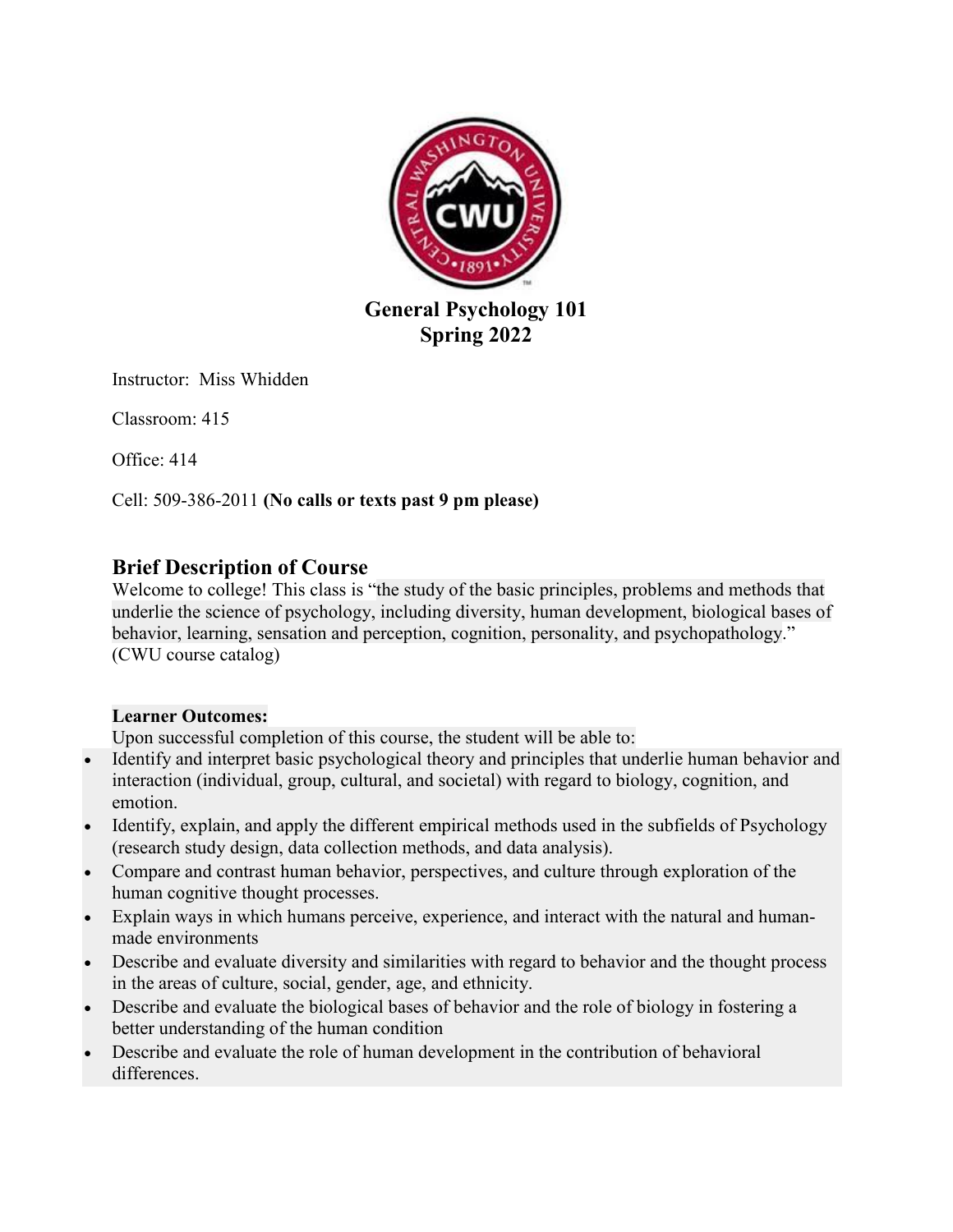• Describe and evaluate abnormal behavior and role in which behavior plays a role in understanding differences among humans and how to foster greater respect, understanding of our differences and compassion for the human condition.

### **Attendance and Participation:**

There is no chance of success, as a class or as individuals, if students choose to not take attendance and class participation seriously. If you are not in class, or if you arrive late, you will miss vital opportunities to learn, share your opinion and hear others. Bottom line: **Your presence is necessary!**

> Here's what happens if you if you fail to make attendance and punctuality a priority: you lose the two points you may earn each day just for showing up. If you are late, you lose one of those points. Excused tardies and absences are, of course, the exception to this rule. In addition to lost points, there is the added headache of finding out what you missed – information for which **you will be held responsible** – and making up the work.

> **Please be aware that you are expected to be seated quietly, in uniform, with your phone stowed at the time of the bell to start class. Failure to comply with this request will result in a tardy.**

**Note: a tardy becomes an absence after 15 minutes.**

#### **Grades:**

| $90 - 100\%$ - A |
|------------------|
| $80 - 89\% - B$  |
| $70 - 79\% - C$  |
| $60 - 69\%$ - D  |
| Below 60% - F    |

#### **Note: Look for grade updates on RenWeb.**

| <b>In-Class Expectations:</b> | There are some things that you should know about how class         |
|-------------------------------|--------------------------------------------------------------------|
|                               | works. First, in terms of classroom behavior there is but one word |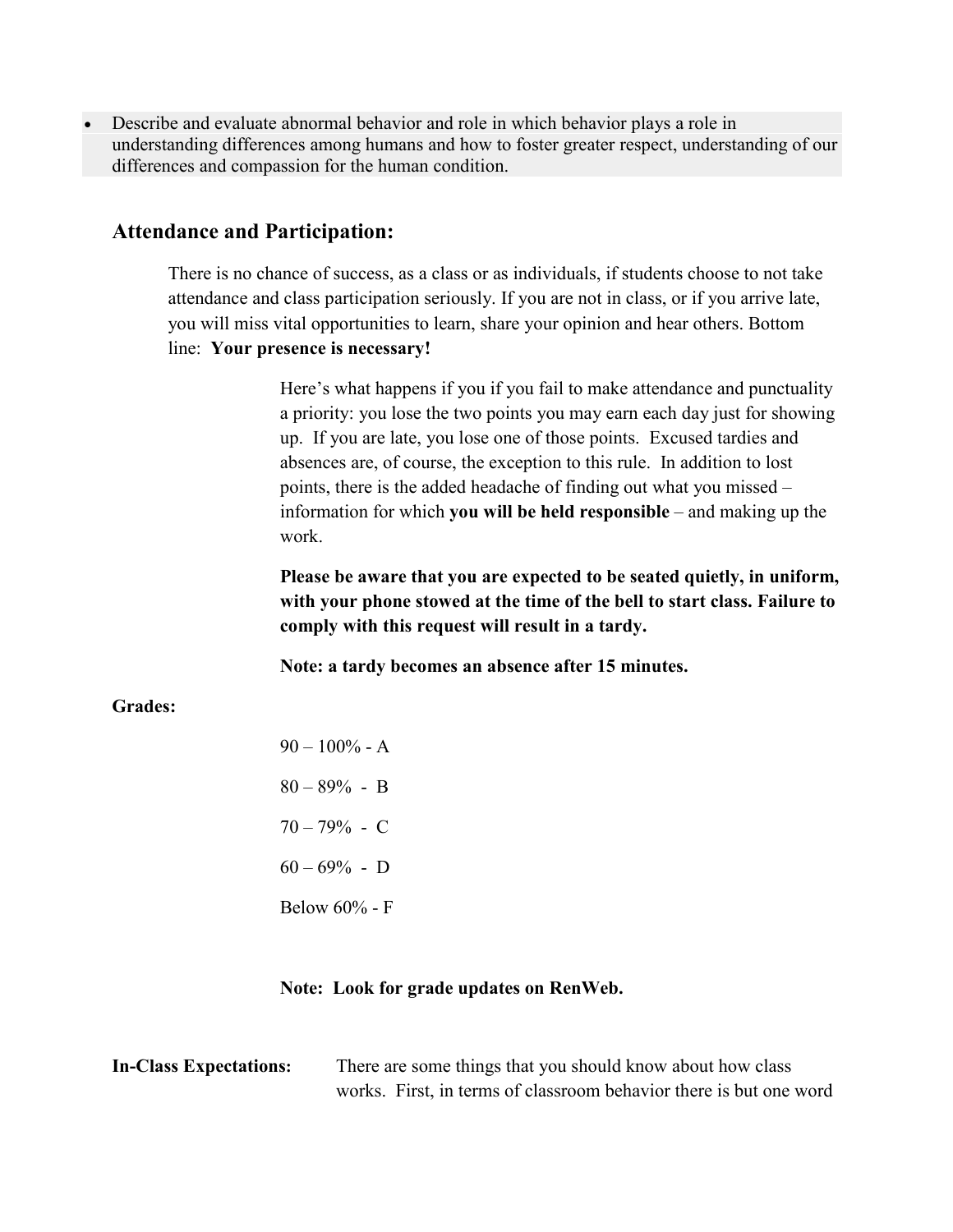|                            |                                                                                                                                                                                                                                                                |  | you need to keep in mind: <b>RESPECT</b> . If we can agree on a<br>working definition of respect, what it means in our class, there<br>should be no need for me to correct you. If you need to be<br>reminded, I'm happy to do that. I have a few ideas about respect,<br>regarding hats, jewelry, hand-raising, and a few other, deeper<br>issues. We will talk as a class and add to these if we need to. Cell<br>Phones: Part of being respectful is doing your part to minimize<br>distractions. Cell phones are not to be seen or heard in class. |
|----------------------------|----------------------------------------------------------------------------------------------------------------------------------------------------------------------------------------------------------------------------------------------------------------|--|--------------------------------------------------------------------------------------------------------------------------------------------------------------------------------------------------------------------------------------------------------------------------------------------------------------------------------------------------------------------------------------------------------------------------------------------------------------------------------------------------------------------------------------------------------|
| <b>Required Textbook:</b>  |                                                                                                                                                                                                                                                                |  | <b>Lecture text:</b> Exploring Psychology, $10^{th}$ Ed. David Myers. ISBN:<br>1429238267                                                                                                                                                                                                                                                                                                                                                                                                                                                              |
|                            |                                                                                                                                                                                                                                                                |  | Lab Text: Man's Search for Meaning, Viktor E. Frankl                                                                                                                                                                                                                                                                                                                                                                                                                                                                                                   |
| <b>A Word About iPads:</b> |                                                                                                                                                                                                                                                                |  | IPads will be used in class. You should have them every day,<br>charged and ready to go. Sometimes, however, it will be necessary<br>for them to disappear. When that is the case, they must be put<br>away - not on the top of your desk, or in your lap, but put away.                                                                                                                                                                                                                                                                               |
| <b>Daily Expectations:</b> |                                                                                                                                                                                                                                                                |  | Arrive to class each day prepared to listen, discuss, and learn.                                                                                                                                                                                                                                                                                                                                                                                                                                                                                       |
|                            |                                                                                                                                                                                                                                                                |  | Take notes on all lecture material, and expect to be tested over any<br>new material presented.                                                                                                                                                                                                                                                                                                                                                                                                                                                        |
|                            |                                                                                                                                                                                                                                                                |  | Leave your cell phone in your locker or school bag. I will ask you<br>to leave class if you misuse your phone.                                                                                                                                                                                                                                                                                                                                                                                                                                         |
| Assignments:               |                                                                                                                                                                                                                                                                |  | All reading and written assignments will be posted on Google Classroom<br>(class code: p5bklki). Please make sure you have notifications turned on<br>for this class, and keep a close eye on the course content.<br>Assignments will include reading from the text, practice tests, and written<br>responses to material we cover in class and from reading in the text. Please<br>be diligent about turning work in by the due date. NO LATE WORK<br>WILL BE ACCEPTED!                                                                               |
| <b>Exams:</b>              | There will be 4 unit exams during the course of the quarter. Dates for these will<br>be posted on Google Classroom. Each unit exam will cover material for 2-3<br>chapters of the text.<br>In addition, there will be a final exam during test week, June 2-4. |  |                                                                                                                                                                                                                                                                                                                                                                                                                                                                                                                                                        |
| Labs:                      | Each Friday that we meet during the quarter, you will participate in labs. Labs<br>will consist of discussion and quizzes over the material from Viktor Frankl's<br>book, Man's Search for Meaning. The week's reading assignment for lab will be              |  |                                                                                                                                                                                                                                                                                                                                                                                                                                                                                                                                                        |